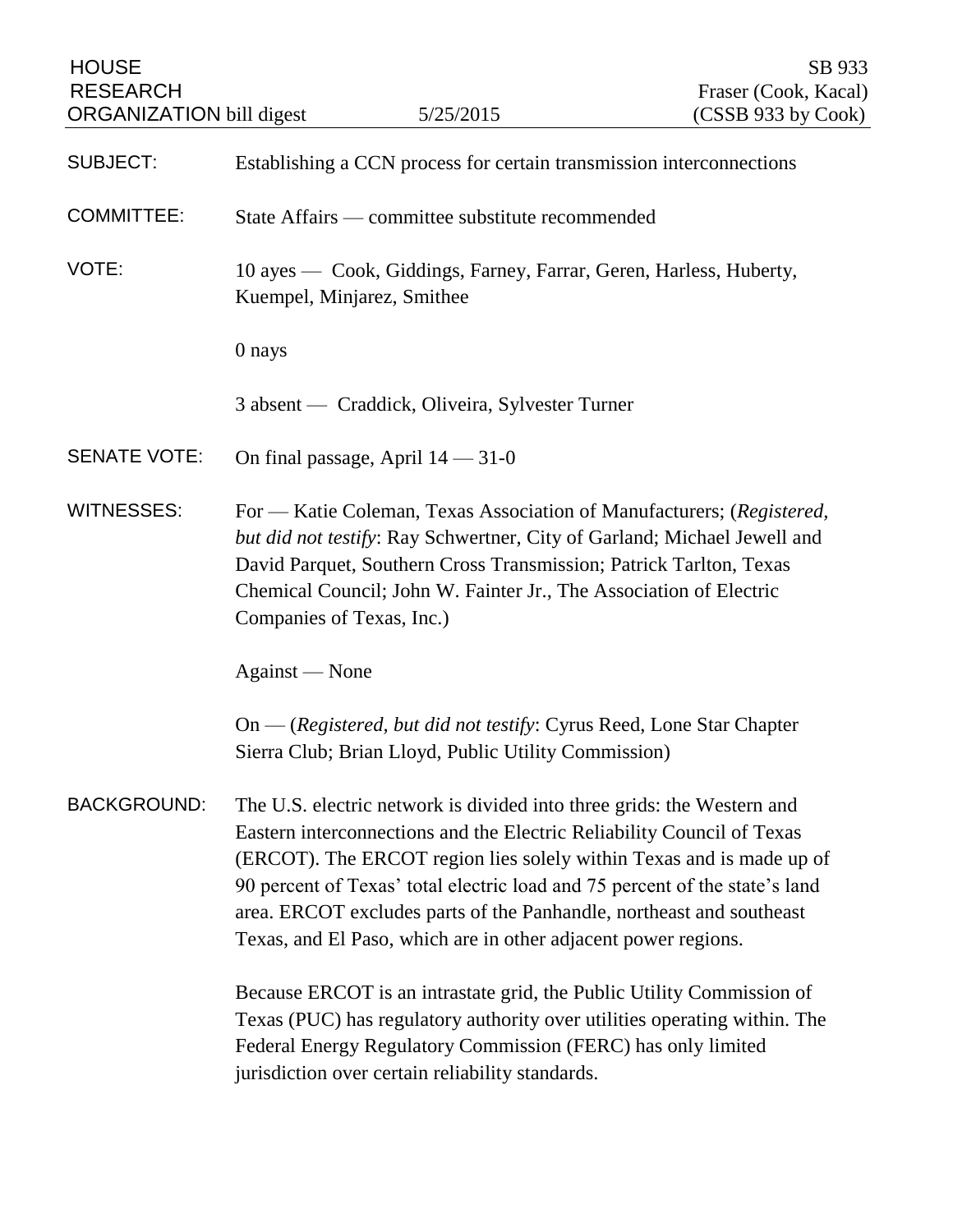## SB 933 House Research Organization page 2

ERCOT currently has a limited number of low capacity interconnections through direct-current (DC) ties with the Eastern Interconnection and Mexico. All of these DC ties are located within the Texas and were obtained though certificates of convenience and necessity (CCNs) from the PUC.

According to the PUC, a company has proposed creating a new interconnection to the Texas grid in the eastern part of the state through its Southern Cross Project, which could be as large as 3,000 megawatts. Another company may initiate a project in the western part of the state that could be as large as 5,000 megawatts. Both projects would locate the DC station in other states, and for one project a municipally owned utility is building part of the transmission to interconnect to the ERCOT grid.

Current law does not provide a process for projects structured in this way to come before the PUC for a CCN. In addition to concerns about potentially bringing federal jurisdiction to the ERCOT grid, the size of these projects could have impacts on grid reliability, wholesale market prices, and costs to operate the grid. Extending the CCN process to such project could give the PUC a way of examining these issues to determine the impacts on consumers and producers.

DIGEST: CSSB 933 would amend Utilities Code, sec. 37.051 to prohibit a person, including an electric utility or municipally owned utility, from interconnecting a facility to the Electric Reliability Council of Texas (ERCOT) transmission grid that enabled additional power to be imported into or exported out of the ERCOT power grid unless the person obtained a certificate of convenience and necessity (CCN) from the Public Utility Commission. The person would have to apply for the CCN within 180 days of seeking an order from the Federal Energy Regulatory Commission (FERC) related to the interconnection.

> The Public Utility Commission (PUC) would have to determine that the application was consistent with the public interest before granting the CCN and could grant the CCN only if it was necessary for the service, accommodation, convenience, or safety of the public. The PUC could